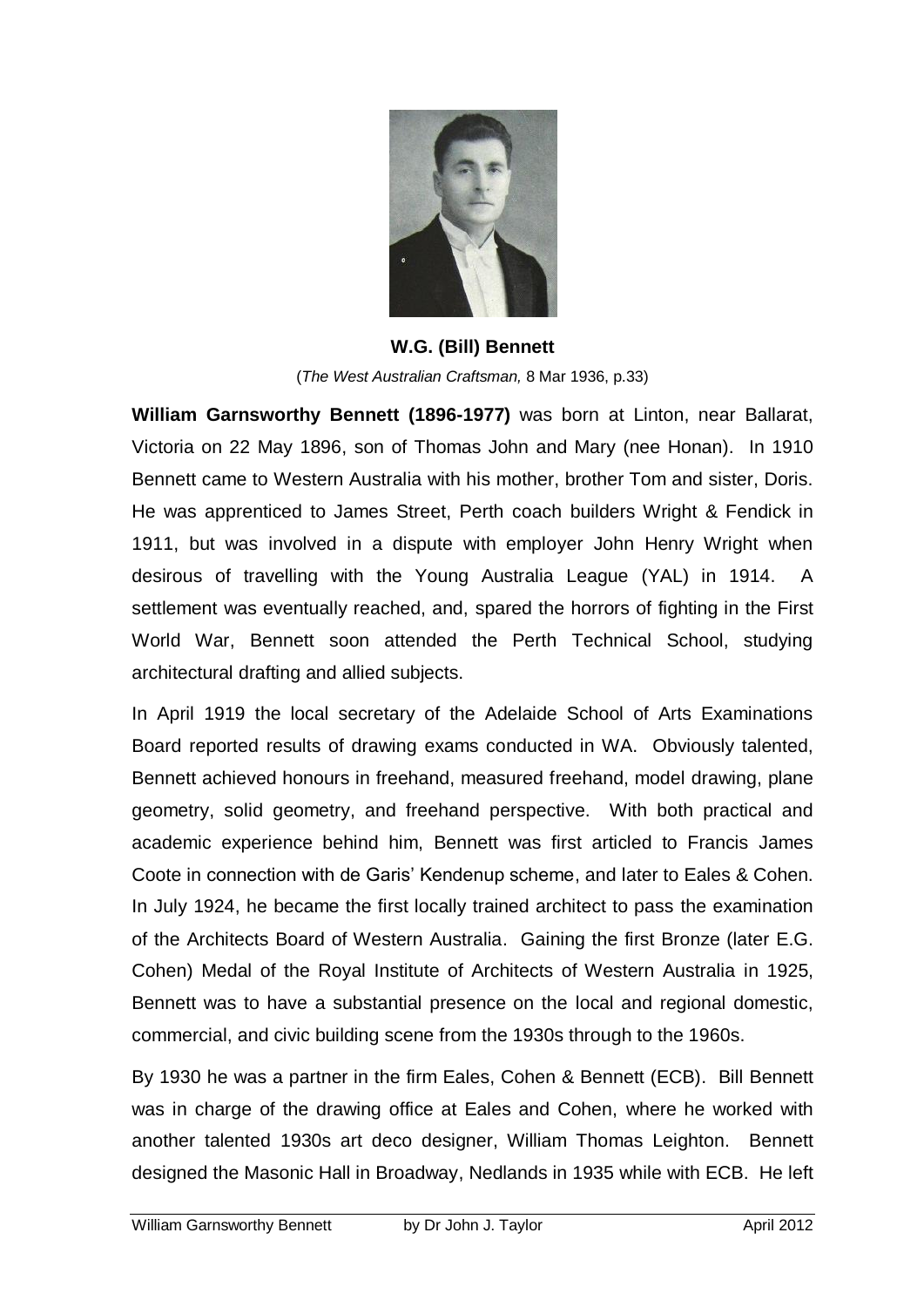the partnership and formed his own firm at the end of June 1935. Commercially successful, Bennett was a gregarious and popular man. It has been noted that he was variously described as "dynamic, assertive, and downright aggressive"; and that some of his friends referred to him as "Bull Bennett".

During the mid to late 1930s William Bennett was responsible for the renovation of a number of existing hotels and the building of new hotels in the modern styles fashionable at the time. In Perth, these included the remodelling of the interior of the Savoy Hotel, the Esplanade Hotel (demolished), and the Bohemia Hotel (demolished) in Murray Street which was given a restrained Art Deco facade. Other hotel works include (the remodelling of) the Ocean Beach Hotel, the Majestic and Raffles hotels in Applecross, Checkers Hotel Bullsbrook, and hotels in Beverley and Sawyers Valley. One of his more prominent metropolitan hotels was the Scarborough (demolished) designed in 1938. Some other of his notable buildings include the [Applecross District Hall;](http://en.wikipedia.org/w/index.php?title=Applecross_District_Hall&action=edit&redlink=1) [Regal Theatre,](http://en.wikipedia.org/wiki/Regal_Theatre) Subiaco; and the [Plaza Theatre](http://en.wikipedia.org/wiki/Plaza_Theatre_(Perth)) and Arcade, Perth (1936-37).

Another building which demonstrates Bennett"s stylistic work of the 1930s is Motor House (1936-37) which still stands on an 'island' in Milligan Street, Perth. Bennett worked on this building in association with Powell, Cameron and Chisholm. Other significant works by Bennett include the Chalet at Araluen and other structures (1937), the remodelled Beaucott Buildings (1937) in Beaufort Street, and the Kalgoorlie Olympic Pool (1938). The C.S. Dyer house (1938) on the Esplanade, South Perth, was one of Bennett's more notable domestic buildings. The twostorey house was a fine example of Inter-War Functional style, designed to take advantage of views over the Swan River, but has been demolished.

Bennett designed the Dalkeith Tennis Club in 1938, and after a prolonged break with service in the Second World War, the Dalkeith Men's and Ladies' Bowling Clubs on the same reserve in the 1950s. The Leckie Pavilion at College Park and the Croquet Club in Bruce Street are other 1950s Nedlands buildings by Bennett. Within the City of Nedlands, Bennett is also associated with the design of Dalkeith Hall in Waratah Avenue; Nedlands Golf Club; the Child Health Clinic in Melvista Avenue; the Nedlands Roads Board Office (fmr) on Stirling Highway; St Margaret's Anglican Church and Parish Hall in Tyrell Street; and over a long period of time, the Peace Memorial Rose Garden on Stirling Highway.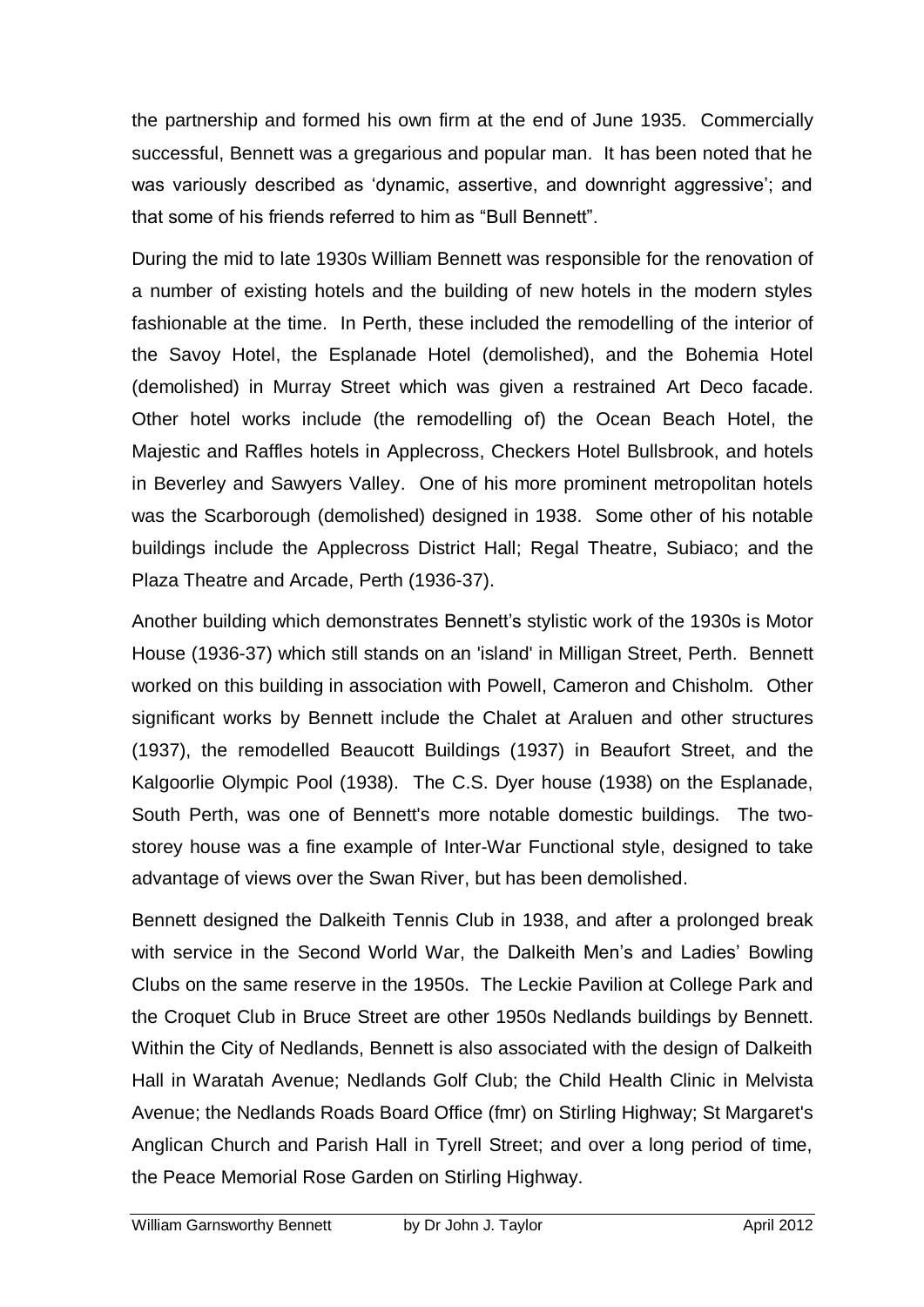Nancy Lorne Allen worked for Bennett from 1935, becoming a partner along with her brother Douglas in 1949 when Bennett formed a short lived alliance with Robert Blatchford and James W. Johnson as Bennett, Blatchford, Allen & Johnson. The firm was designated W.G. Bennett, Allen & Allen by 1962. At this time the practice undertook domestic and commercial commissions as well as projects for local councils such as infant health clinics.

William Bennett married Doris Ivy Franklin on 20 April 1921 at St George's Cathedral, Perth. He died at 81 years of age on 25 July 1977.

## References:

"Y.A.L. Tourist Recalled", *The West Australian*, 10 July 1914, p.5; "Y.A.L. Tourist in Trouble", *The The West Australian*, 11 July 1914, p.12 (trouble with apprenticeship to Wright). "Drawing Examinations", *The West Australian*, 3 April 1919, p.4. "Social Notes", *The West Australian*, 7 May 1921, p.12 (marriage). "Mr W.G. Bennett"s Success", *The West Australian*, 5 February 1930, p.13. "Nedlands Masonic Lodge", *The West Australian*, 20 April 1935, p.12 & 28 December 1935, p.6. "Public Notices", *The West Australian*, 6 July 1935, p.23 (forming his own firm). "New Temple at Nedlands", *The West Australian Craftsman*, 8 September 1935, p.35. "Nedlands Park Masonic Hall", *The West Australian Craftsman*, 8 March 1936, pp.29-33. Anne Higham"s Biographies Index, citing *Decoration & Glass*, September 1936 (articles Coote). "Tenders", *The West Australian,* 4 August 1937, p.1 (demolish Coliseum on Regal Theatre site). "Building Enterprise", *The West Australian*, 30 October 1937, p.8 (Regal Theatre, Subiaco). Colless, V.H., "Bennett, William Garnsworthy", *Men of Western Australia, representative of the public, professional, ecclesiastical, commercial and sporting life of Western Australia as existant (sic) in the years 1936-37;* private edition, Perth, 1937, plate 80 (articles Coote, Eales & Cohen). "Finchley", *Turners* (Perth), August 1938, pp.12-13 (58A Leake Street, Peppermint Grove). "Scarborough Hotel", *The West Australian*, 25 March 1939, p.4. "Tenders for Geraldton Flats", *The West Australian*, 20 September 1941, p.7 (Fitzgerald Flats). "Bennett, Blatchford, Allen & Johnson Architects", *The Sunday Times*, 14 August 1949, p.6. Geneve, Vyonne, "Artist of the Month: William G. Bennett", *Art Deco Society of WA Newsletter*, Vol.5, No.4, July/Aug 1992, pp. 10-11. "William G. Bennett Allen and Allen", State Library of Western Australia, Private Archives Manuscript Note (MN 2843; ACC 7946A). Contributing author: John Taylor

Heritage Committee meeting approval date: 12 April 2012 Last updated: 19 September 2013

## **Citation details:**

Taylor, Dr John J., "William Garnsworthy Bennett (1896-1977)', Western Australian Architect Biographies, [http://www.architecture.com.au/i-cms?page=13453,](http://www.architecture.com.au/i-cms?page=13453) accessed DATE.

William Garnsworthy Bennett by Dr John J. Taylor April 2012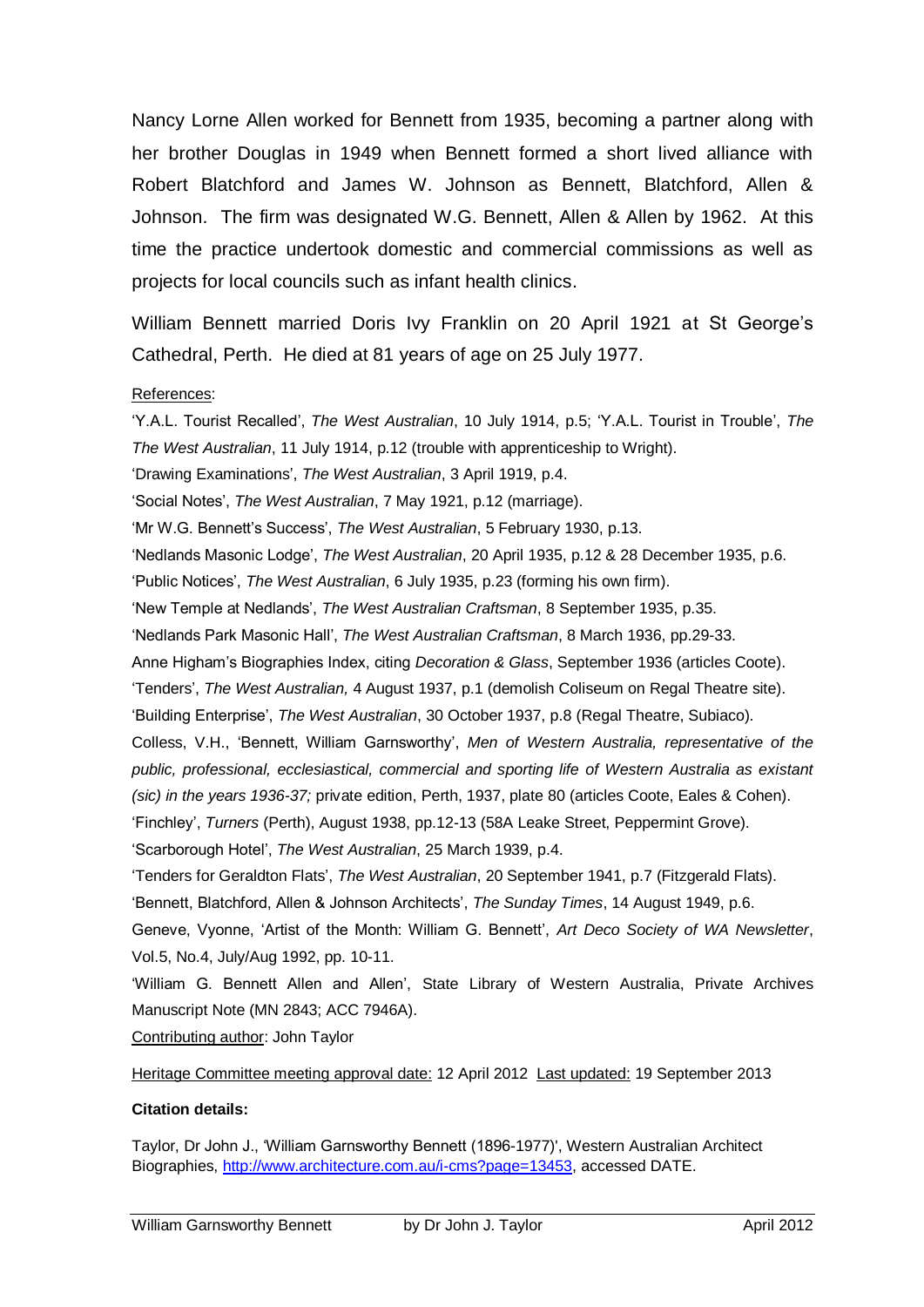

Masonic Hall, Nedlands Dalkeith Tennis Club<br>The West Australian, 20 April 1935, p.12) (The West Australian, 27 Aug

(*The West Australian*, 27 August 1938, p9)



Perspective drawing of hotel to be erected at the corner of Lillian and Manning streets, Searborough, for Scarborough Hotel, Ltd. The builders are Messrs, Finlay and Stoneman. The architect is Mr. W. G. Bennett.



Scarborough Hotel (*The West Australian*, 25 March 1939 p.4)

Fitzgerald Flats, 19-21 Fitzgerald Street, Geraldton (Google 2012)